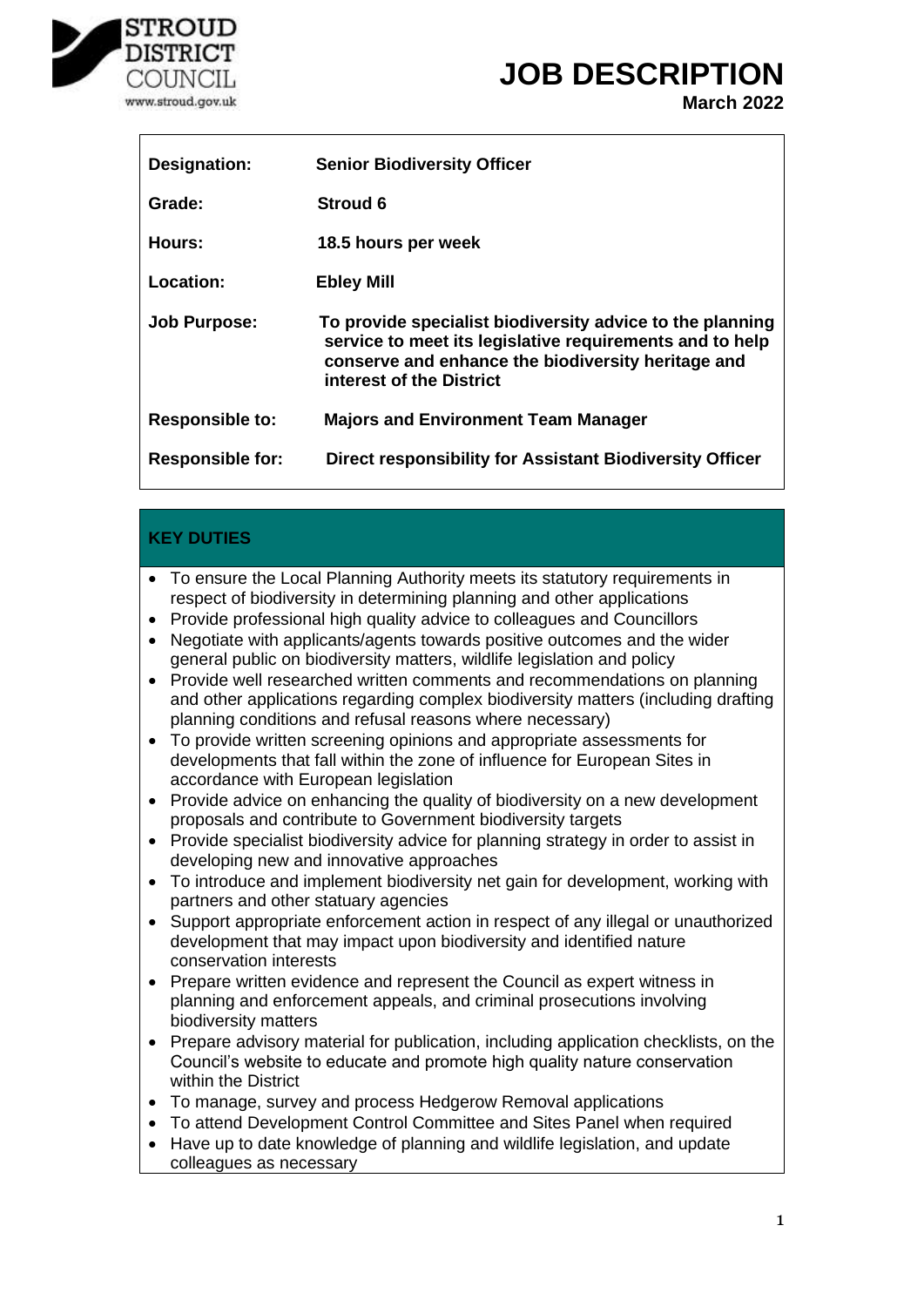

# **JOB DESCRIPTION**

#### **March 2022**

- Manage the workload of and provide support for the Assistant Biodiversity **Officer**
- To undertake any other duties appropriate to the post and grade as may be assigned

#### **SKILLS AND KNOWLEDGE**

- Membership of Institute of Ecology and Environmental Management (or working towards this) and be a Member of the Association of Local Government **Ecologists**
- Relevant management qualification or willingness to work towards one
- Have a thorough understanding of the legislation and planning policies governing biodiversity and other nature conservation issues
- Knowledge and understanding of all aspects of nature conservation; protected species, national and European site designations and the legislation that governs them, site and impact assessment, ecological survey techniques and their evaluation, habitat creation and management techniques
- Excellent written and verbal communication skills
- Excellent IT skills, including use of MS Office software and Document Management systems
- Ability to manage own time and workload
- Flexibility in approach
- Good team worker
- Ability to research and problem solve
- Committed to providing excellent customer service

#### **COMPLEXITY AND CREATIVITY**

- The district has a rich and diverse biodiversity heritage, with a variety of International, European and nationally designated sites and rare and protected species. You will require a detailed understanding of European and UK legislation, and its application, and demonstrate the ability to approach unique situations and problems with creativity and innovation.
- Respond promptly and politely to queries and complaints
- Fostering a culture of excellence, collaboration and positive enthusiasm within the team.
- Diplomacy
- The ability to show initiative and implement improvements to administrative practices

#### **JUDGEMENT AND DECISIONS**

- Routine decisions day to day with all formal decisions being referred to line manager or delegated team.
- Responsible for making judgements on planning and other related applications and compliance with regulations